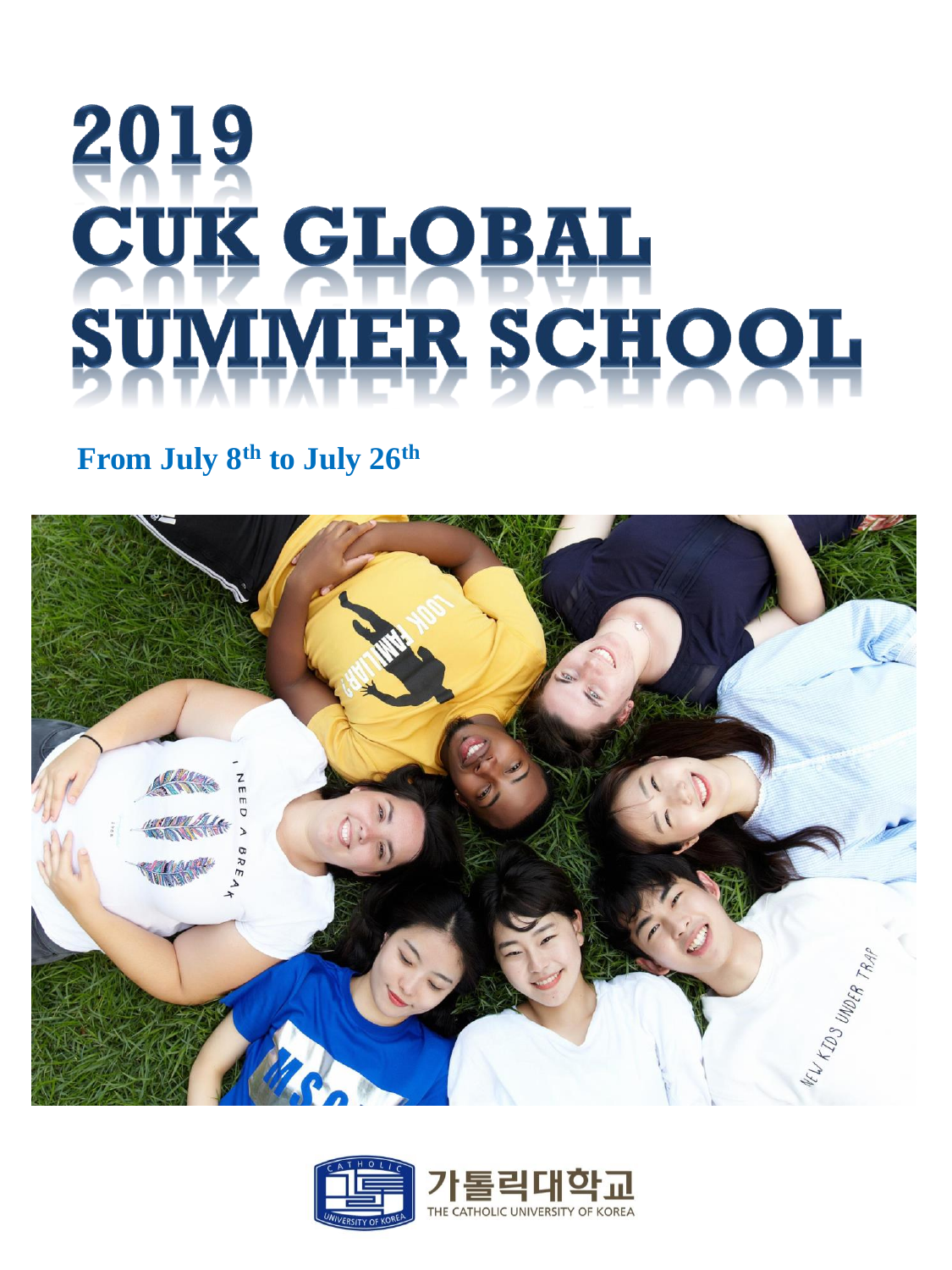#### Introduction of CUK Global Summer School(CGSS)

CGSS is designed for international students who wish to get to know Korea up close and personal while completing a course. It is a 3-week program that combines Korean Studies taught in English and intensive Korean language instruction. Each Friday, both international and Korean students will go on a field trip to fascinating places such as the Gyeongbok Palace, Insadong, Namdaemun Market, Demilitarized Zone(DMZ), Joint Security Area(JSA).

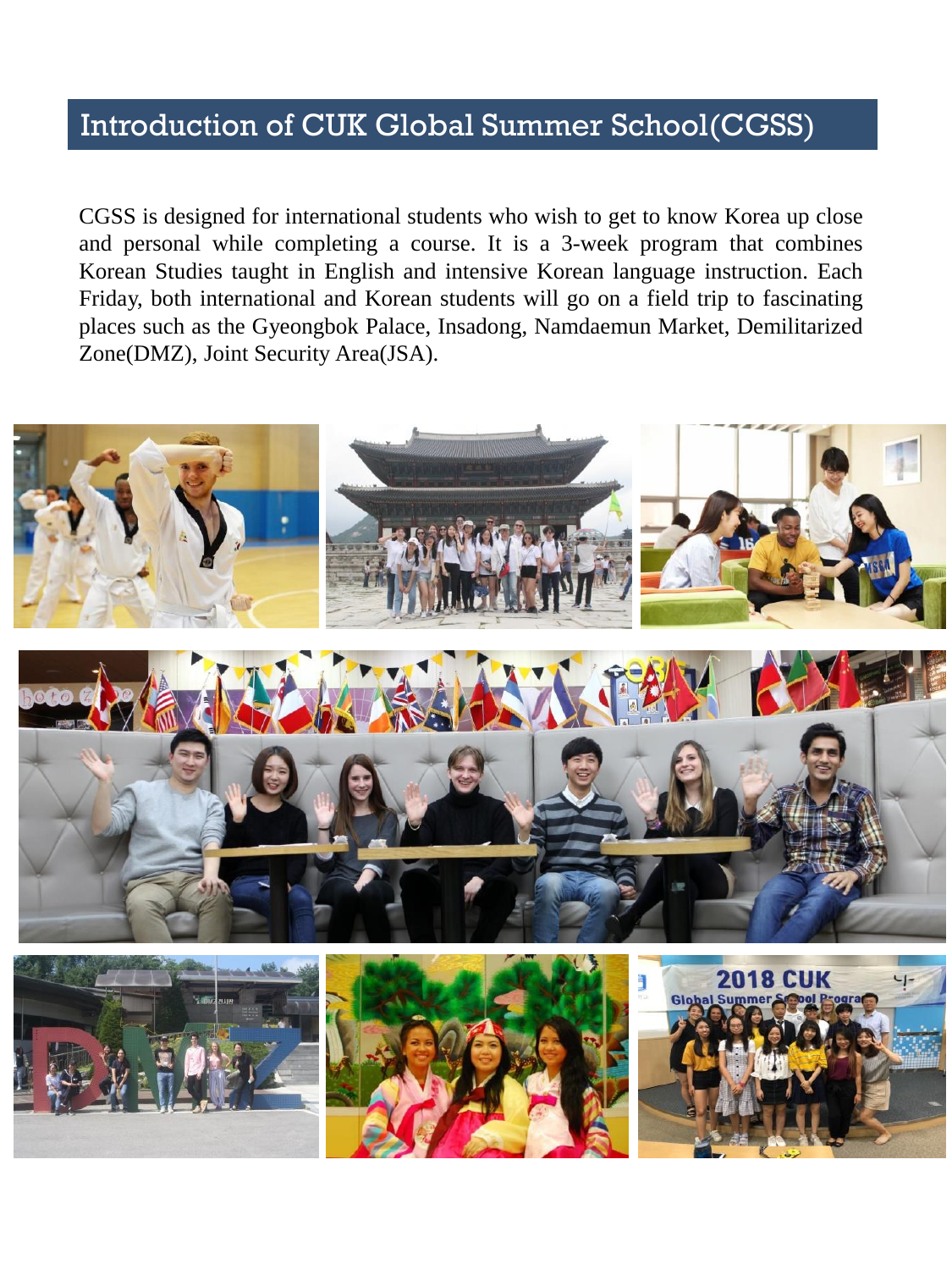# Program Schedule

#### 1st week

|                | 7/8(Mon)                          | $7/9$ (Tue)     | $7/10$ (Wed) | $7/11$ (Thu)                                    | $7/12$ (Fri)                                           |  |
|----------------|-----------------------------------|-----------------|--------------|-------------------------------------------------|--------------------------------------------------------|--|
| $9:30 - 11:30$ |                                   | Korean Language |              |                                                 | [Field Trip1]                                          |  |
| $11:30-13:00$  | Lunch                             |                 |              | <b>Korean Food Cooking</b><br>Class (*optional) |                                                        |  |
| 13:00~15:00    | Korean Studies: Society & History |                 |              | [Field Trip2]                                   |                                                        |  |
| $15:30-17:30$  | Taekwondo                         |                 | Taekwondo    |                                                 | - Gyeongbok Palace<br>- Insadong<br>- Namdaemun Market |  |

## 2nd week

|               | 7/15(Mon)                                                | $7/16$ (Tue) | $7/17$ (Wed)                                   | $7/18$ (Thu)                                        | $7/19$ (Fri)                         |  |
|---------------|----------------------------------------------------------|--------------|------------------------------------------------|-----------------------------------------------------|--------------------------------------|--|
| $9:30-11:30$  | Korean Language                                          |              |                                                | [Field Trip3]<br><b>Demilitarized Zone</b><br>(DMZ) |                                      |  |
| 11:30~13:00   | Lunch                                                    |              |                                                |                                                     |                                      |  |
| 13:00~15:00   | Korean Studies: Politics $\&$<br>International Relations |              | Korean Studies:<br><b>Economy and Business</b> |                                                     | [Field Trip4]<br>Joint Security Area |  |
| $15:30-17:30$ | <b>KPOP Dance</b>                                        |              | <b>KPOP</b> Dance                              |                                                     | $(ISA)$ (*optional)                  |  |

## 3rd week

|                 | 7/22(Mon)               | $7/23$ (Tue) | $7/24$ (Wed) | $7/25$ (Thu)                             | $7/26$ (Fri) |
|-----------------|-------------------------|--------------|--------------|------------------------------------------|--------------|
| $9:30-11:30$    | Korean Language         |              |              | Wrap up Session<br><b>Farewell Party</b> |              |
| 11:30~13:00     | Lunch                   |              |              |                                          |              |
| $13:00 - 15:00$ | Korean Studies: Culture |              |              |                                          |              |
| $15:30-17:30$   | Samulnori               |              | Samulnori    |                                          |              |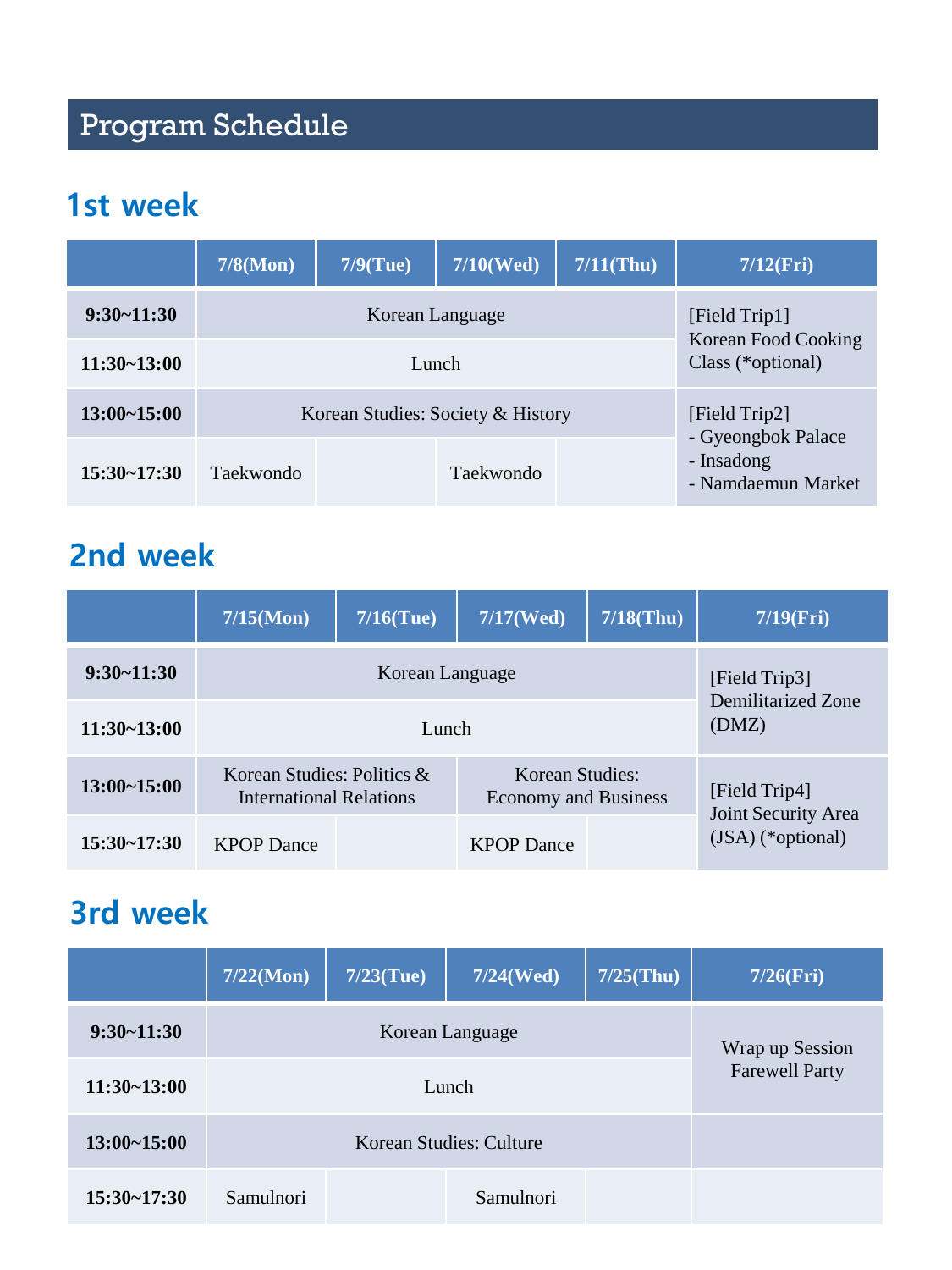### Course Information

#### Korean Studies Course (2 credits)

This course is designed as an introductory overview of Korea. It consists of about 24 hours of lectures and 13 hours of field trips. The lectures are covering topics such as: Korean Society and History, Korean Politics and International Relations, Korean Economy and Business, Korean Culture. Careful and complete readings of the assigned texts are crucial in classes. Students should complete the assigned readings before coming to class and be prepared to discuss debate, argue, analyze, question and criticize the relevant issues in class. Each Friday, students will go on a field trip to cultural and historical places such as Gyeongbok Palace, Demilitarized Zone (DMZ), Joint Security Area (JSA). This course will help students, who do not have prior knowledge, to understand Korea.

#### Korean Language Course (2 credits)

This course is designed for foreign students who are not exposed to Korean language and culture to read and write Hangeul(Korean alphabet). It consists of about 24 hours of lectures and 12 hours of cultural activities. In the activities students will have the opportunity to participate in Korean martial art 'Taekwondo' class, KPOP dance class, Korean traditional percussion music 'Samulnori' class. These activities will help enhance the Korean experience and provide ample opportunity for understanding Korean culture. Students are able to learn how to make daily conversations using basic grammar and useful expressions at the end of course.

\*Note: Students who wish to transfer credits are advised to consult with the appropriate academic authorities at their home university in advance

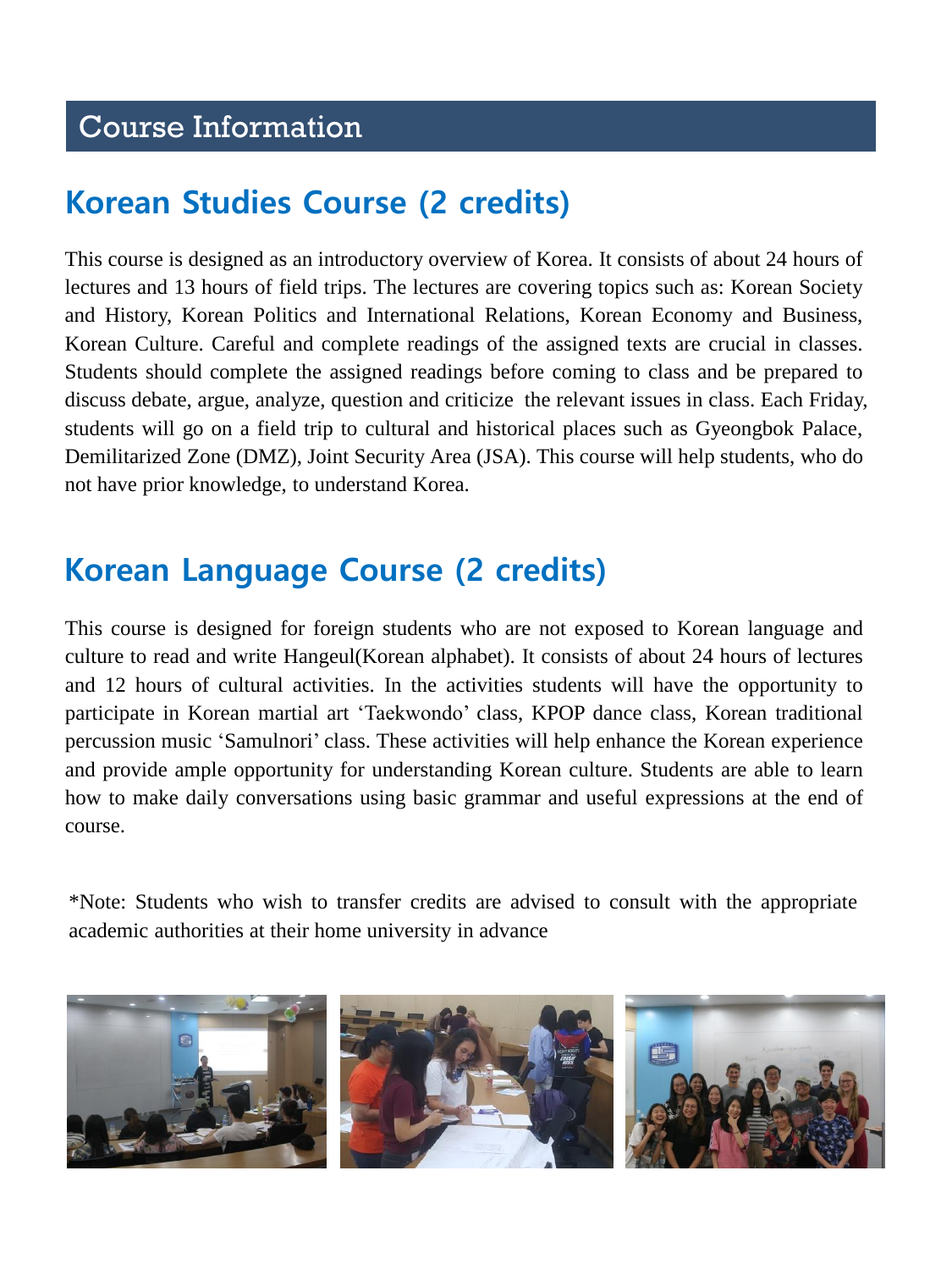## Fees and Payment

## • Mandatory Fees

| <b>Administration Fee</b> | <b>USD 300</b>   | • Non-refundable<br>$\blacksquare$ Includes Field Trip2&3                                                                                                                                        |  |  |
|---------------------------|------------------|--------------------------------------------------------------------------------------------------------------------------------------------------------------------------------------------------|--|--|
| Tuition                   | <b>USD 1,800</b> | • For Korean Studies course, Korean Language course<br>• 50% waiver for students from our partner universities<br>• Non-refundable after May $31st$ , 2019                                       |  |  |
| Dormitory Fee             | <b>USD 300</b>   | • Double room will be provided<br>• Depending on the dormitory situation, the room type<br>may be changed to a triple room or a quadruple room,<br>and the dormitory fee may change accordingly. |  |  |

\* Mandatory fees have to be paid in US dollar (USD) via wire-transfer.

\* Meals are not provided as part of the program. It is available to purchase each meal at Cafeteria at CUK. It cost approximately 4,000 Korean won per a meal. However, During field trips meals are provided.

#### • Optional Fees

| [Field Trip1]<br><b>Korean Food Cooking Class</b> | <b>KRW 20,000</b> | <b>Decide after arrival in Korea</b>          |  |
|---------------------------------------------------|-------------------|-----------------------------------------------|--|
| [Field Trip4]<br>Joint Security Area (JSA)        | <b>KRW 85,000</b> | <b>Payment required in Korean</b><br>currency |  |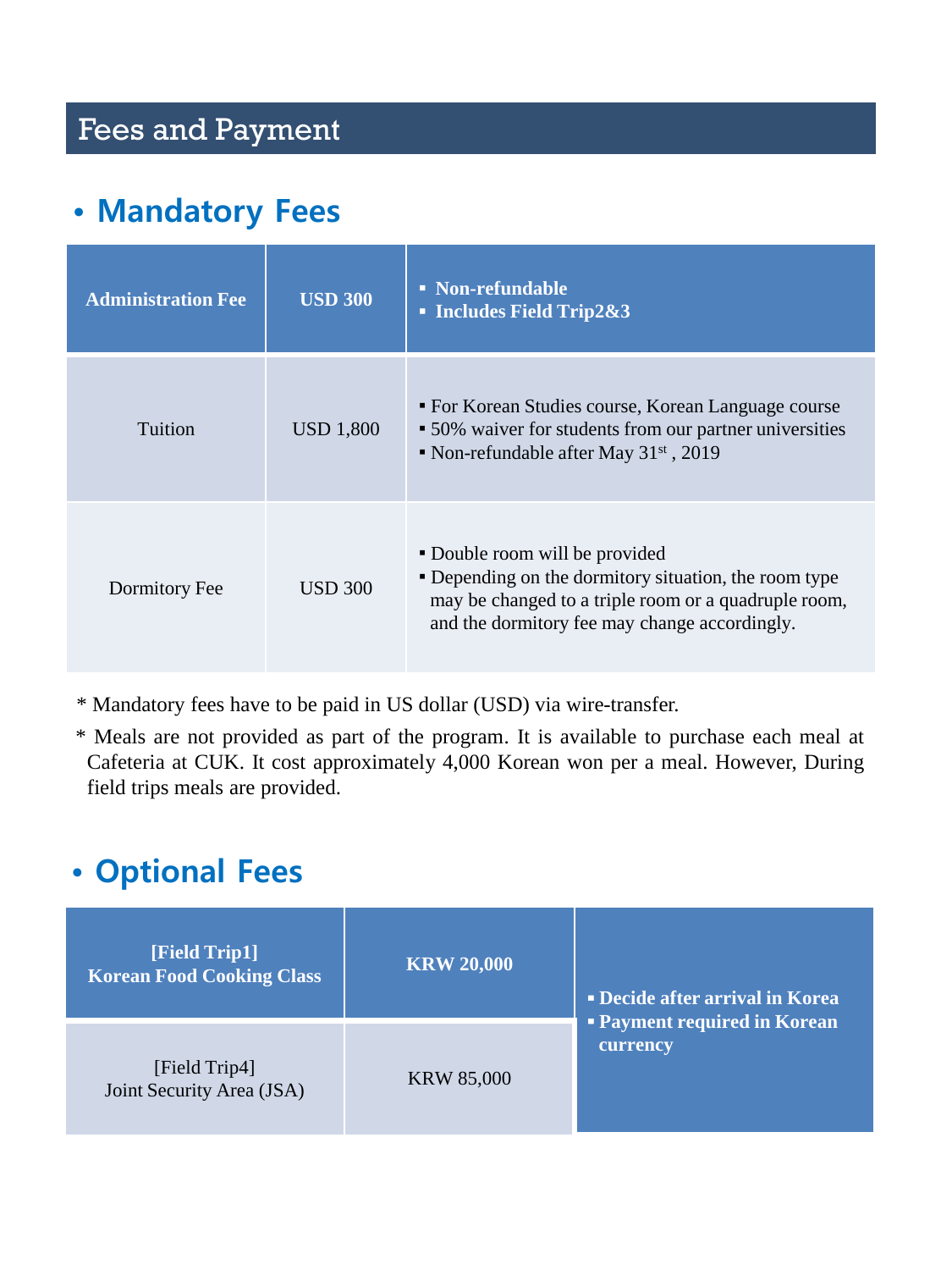#### Fees and Payment

## • Payment Method

#### **Program fee payment deadline for 2019 CGSS is May 10, 2019**

- 1. CGSS accepts payment of program fees via bank wire-transfer ONLY.
- 2. All bank transaction fees and charges should be fully covered by the student. (Any deficit or surplus from program fees will be respectively charged or refunded to students upon arrival at CUK.)
- 3. Please email to 'cukglobal summerschool  $(a)$  gmail.com' the name of the sender after payment.

## • Bank Wire-Transfer details

- 1. Bank: Woori Bank
- 2. Swift BIC: HVBKKRSEXXX
- 3. Bank Address: 1585, Sangam-dong, mapo-gu, Seoul, Korea
- 4. Beneficiary Name: The Catholic University of Korea
- 5. Beneficiary Address: The Catholic University of Korea, 43 Jibong-ro, Bucheon-si, Gyeonggi-do, Korea
- 6. Account Number: 1006-101-276574
- 7. Local Contact Person: Miri Kim
- 8. Local Contact Phone Number: +82-2-2164-420

## • CGSS Refund Policy

To withdraw from the CGSS program and request for a refund, students must send a written notice to CGSS by email or letter. It is student's responsibility to ensure that the withdrawal notice is received by CGSS. Once student's withdrawal is duly processed, the refund will be made to student's account according to CGSS refund policy outlined below.

| <b>Administration Fee</b> | <b>USD 300</b>   | • Non-refundable                                 |
|---------------------------|------------------|--------------------------------------------------|
| Tuition                   | <b>USD 1,800</b> | • 100% refund Until May 31 (Korea Standard Time) |
| Dormitory Fee             | <b>USD 300</b>   | • Non-refundable from June $1st$ , 2019          |